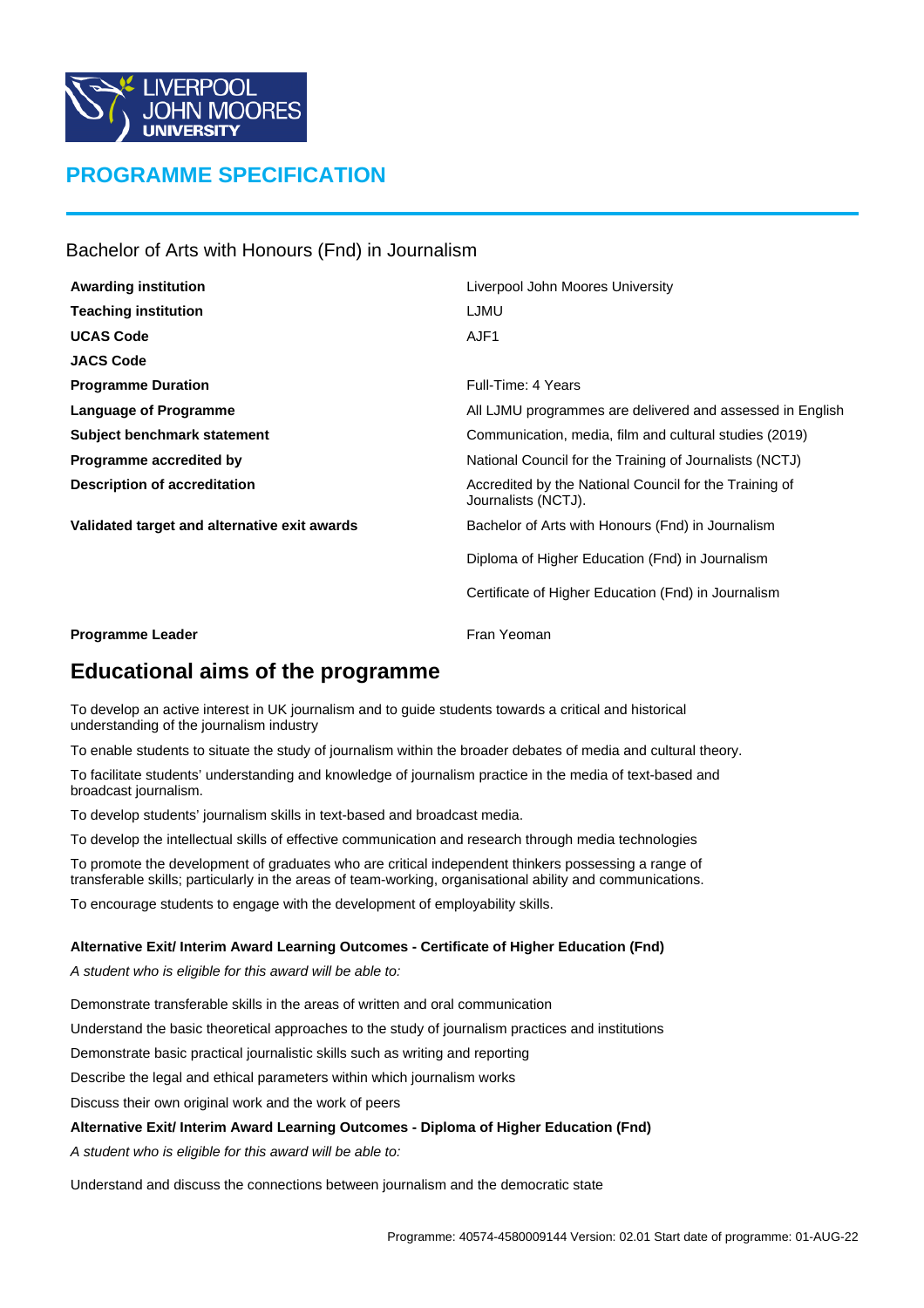Develop journalism writing and production skills in the areas of text-based and broadcast journalism and edit newsworthy stories for a variety of platforms

Evaluate the relationship between journalists and individuals/institutions through an understanding and analysis of ethics, law and journalistic regulation

Demonstrate transferable skills in written and oral communication, IT and research

Evaluate and criticise their own original work, the work of peers and of professional journalists

Appraise the ethics and practice of engaging with user-generated content in all areas of journalism

## **Target award Learning Outcomes - Bachelor of Arts with Honours (Fnd)**

A student successfully completing the programme of study will have acquired the following subject knowledge and understanding as well as skills and other attributes.

A student who is eligible for this award will be able to:

1. Demonstrate an awareness of the economic forces which frame the media and the role of such industries in specific areas of contemporary political and cultural life;

2. Show understanding of the role of technology in terms of media production, access and use;

3. Demonstrate knowledge of the social, cultural and political histories from which different media and communication practices have developed, and of key theories about that development;

4. Show a knowledge of the legal, ethical and regulatory frameworks which affect media and cultural production, circulation, and consumption;

5. Demonstrate an understanding of the student's own creative processes and practice through engagement in one or more production practices;

6. Demonstrate an understanding of the narrative processes and modes of representation at work in media and cultural texts;

7. Demonstrate awareness of contemporary issues relating to journalism's place in modern society, including debates about diversity, equality and representation in the media workforce and its output;

8. Analyse and evaluate their own work and the work of others in a reflexive manner, with reference to academic and/or professional issues, debates and conventions;

9. Conduct various forms of research for essays, projects, journalistic output or dissertations involving sustained independent enquiry;

10. Critically evaluate the range of sources and the conceptual frameworks appropriate to research in the chosen area;

11. Engage with new and emerging forms and arguments, drawing upon a variety of professional and academic skills;

12. Produce work which demonstrates the effective manipulation of sound, image and/or the written word with particular regard to writing news reports and features;

13. Utilise a range of research skills; for example research into potential audiences, markets or consumption contexts, as a production tool;

14. Demonstrate operational aspects of media production technologies, systems, techniques and professional practices including accurate notetaking and the use of sources;

15. Manage time, personnel and resources effectively, by drawing on planning and organisational skills;

16. Initiate, develop and realise distinctive and creative work within various forms of writing or of aural, visual, audio-visual, sound or other electronic media;

17. Experiment, as appropriate, with conventions, techniques and practices;

18. Work in flexible, creative and independent ways, showing self-discipline, self-direction and reflexivity;

19. Gather, organise and deploy ideas and information in order to formulate arguments cogently, and express them effectively in written, oral or in other forms;

20. Retrieve and generate information, and evaluate sources, in carrying out independent research;

21. Organise and manage supervised, self-directed projects and work productively in a group or team, showing abilities at different times to listen, contribute and lead effectively;

22. Communicate effectively in inter-personal settings, in writing and in a variety of media;

23. Put to use a range of IT skills from basic competences such as data analysis and word-processing to more complex skills using web-based technology or multimedia.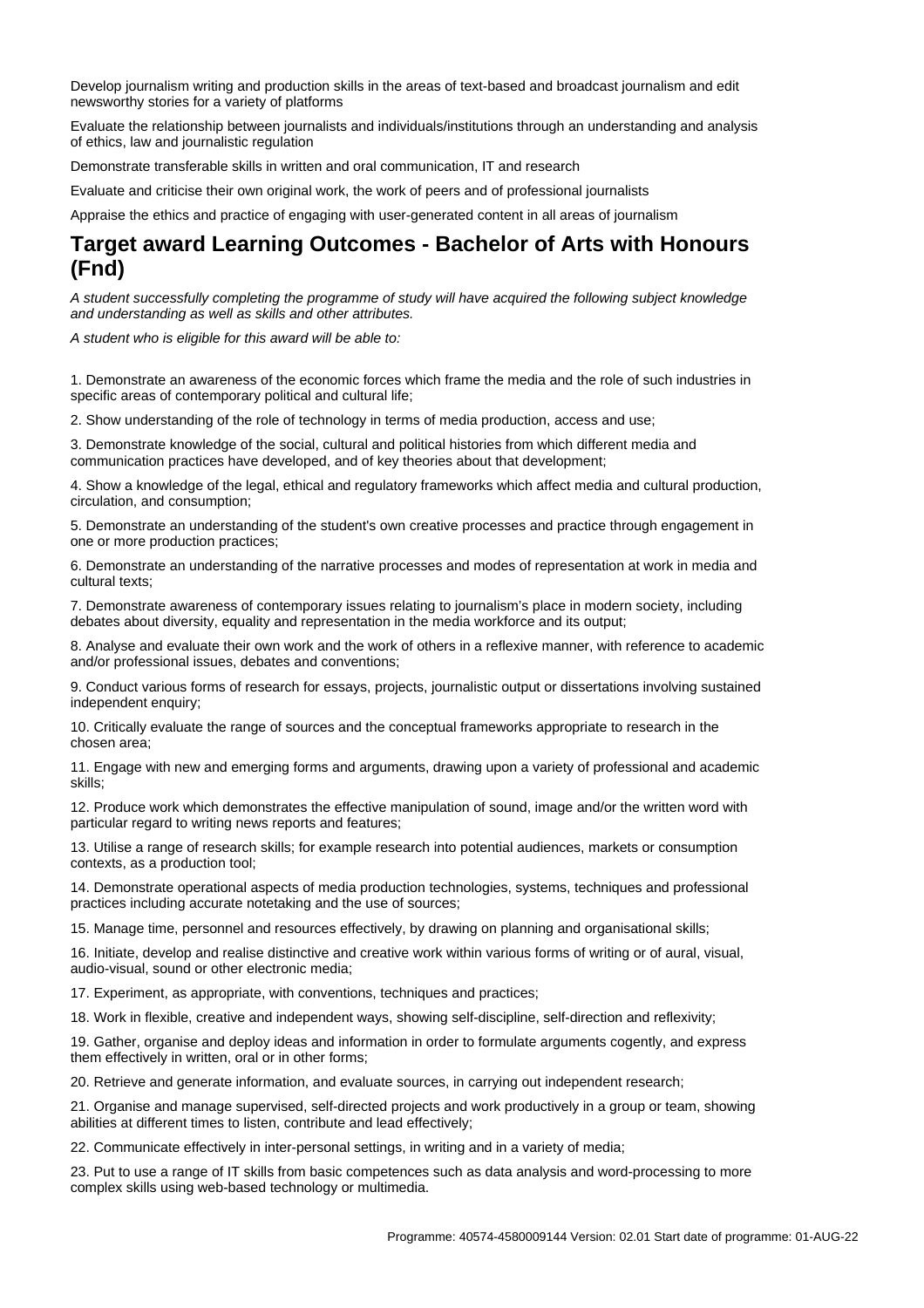# **Teaching, Learning and Assessment**

The methods used to enable outcomes to be achieved and demonstrated are as follows:

As Journalism is essentially a degree about communication and the understanding of its impact and significance, all teaching and learning activities will aim to develop these skills. Lectures are used to disseminate knowledge and all aim to involve some element of interactivity. These are backed up by smaller group workshops and seminars for further discussion and active learning. On occasions, learning is taken out of the university and delivered externally, for instance students will be taken to the law courts to learn about court reporting.

Varied assessments are used to measure understanding and knowledge, including formal examination, essay writing and presentations. These skills can also be demonstrated both implicitly and explicitly by the production of artefacts such as publications and programmes, either individually or in groups. Portfolios consisting of both practical work and a reflection on that work are used to promote critical analysis and deep learning.

Journalism students are encouraged to engage in both secondary and primary research, often speaking to experts in the field as well as reading their work. The idea of actively learning about a constantly-changing media landscape is a powerful and immersive one that provides a 360-degree view of any issue and encourages critical thought. Nevertheless the formal lecture/workshop and discussion model is also important here, particularly in the early stages of knowledge acquisition and analysis.

Again, the Journalism programme melds both practical and theoretical assessment to promote deep learning and avoid the concept of the classroom "silo", in which modules and content are studied in isolation. As many of these intellectual skills develop in tandem with understanding and knowledge, a wide range of assessments is used, from examinations in law and politics (professional body requirements) to researching and writing a magazine feature about employability in the media. The dissertation/final project allows detailed research, evaluation, analysis and criticism at Level 6.

Most professional practical skills are taught within a simulated newsroom environment, be that of a broadcast station, website or newspaper/magazine. At Level 4 these are workshop-based and tutor-led, aimed at developing basic skills, but as level 5 and 6 progress students take on much more responsibility for content and output, involving them in actively generating ideas, creating content and managing projects.

Main assessments involve the production of artefacts such as publications and programmes, either individually or in groups. Portfolios consisting of both practical work and a reflection on that work are used to promote analysis of professional performance and issues. Time-constrained class tests are also used to measure aspects of professional practice.

Again, the newsroom simulation is of use here, as are the more conventional learning methods and the group work. The production of original multimedia material for the programme's platforms allows students to experiment in a safe environment with tutor guidance while learning about the constraints and challenges of live working. Group work, while not always formally assessed, gives students experience of communicating and negotiating while developing interpersonal skills.

Research projects, news days, presentations and the production of artefacts are the most relevant modes of assessment, although transferable skills are intertwined with assessment at all stages of the programme. In addition to university assessments, students will have the opportunity to sit professional NCTJ exams and obtain their NCTJ diploma during their studies.

### **Programme structure - programme rules and modules**

The programme is taught and assessed within the Academic Framework. Students must take 120 credits of Journalism modules at each level of the programme (Level 4, Level 5 and Level 6). Each level of the programme should normally be completed in one academic year. Modules are of two types: Core or Option.

All Level 3 modules are core.

All Level 4 modules are core. All Level 5 modules are core.

At Level 6, students must choose between a dissertation (6031Journ) or Final Project (6042Journ), both of which offer the chance to generate an extended, independently-driven piece of work whether academic or practice-driven. Students will also have the opportunity to select one of four industry-related options at level 6, all of which develop skills in specialist areas as well as verbal and written communication, advanced writing and project work. All students take Journalism Careers (6041) which includes a portfolio of industry engagement. The programme will offer the opportunity of an additional study year abroad following Level 5. Students will be enrolled on a 600 credit honours with study abroad programme. Of those 600 credits, 120 will be taken via a Level 5 study abroad module 5040JOURN. The modules to be studied in the host institution must be agreed in advance. The Level 5 mean for the final award mark will be calculated based upon the 240 credits at Level 5.

Students who started the programme prior to September 2021 will study modules from the previously validated version of the programme. Students who started the programme in September 2021 will study the modules listed below.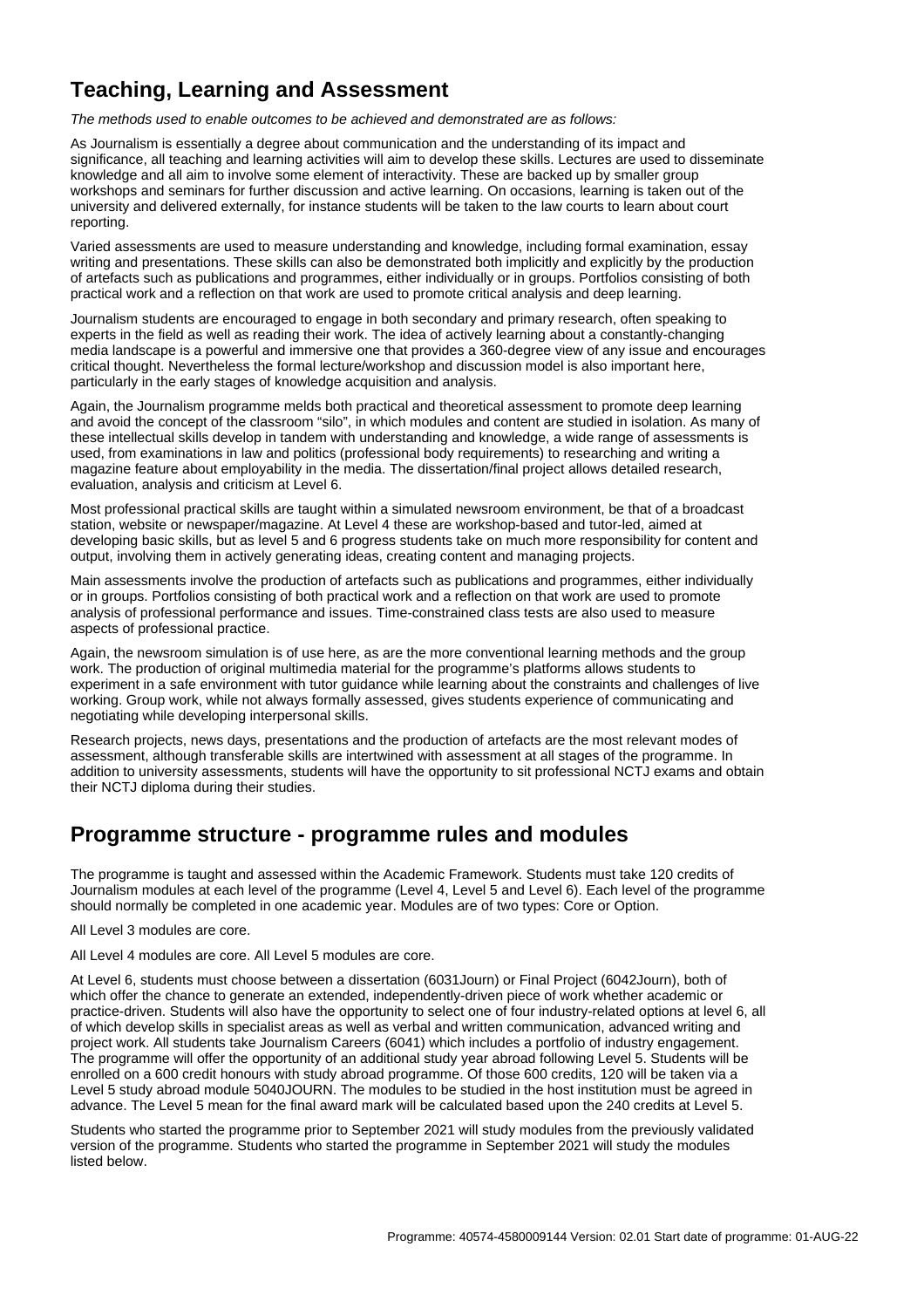| Level 6                                                                                                                                                                                                                                                                                                                                       | Potential Awards on completion                                                                                                                                                                                                                                                                        | Bachelor of Arts with Honours<br>(Fnd)                     |
|-----------------------------------------------------------------------------------------------------------------------------------------------------------------------------------------------------------------------------------------------------------------------------------------------------------------------------------------------|-------------------------------------------------------------------------------------------------------------------------------------------------------------------------------------------------------------------------------------------------------------------------------------------------------|------------------------------------------------------------|
| Core                                                                                                                                                                                                                                                                                                                                          | Option                                                                                                                                                                                                                                                                                                | <b>Award Requirements</b>                                  |
| 6040JOURN Advanced Journalism<br>Practice (40 credits)<br>6041JOURN Journalism Careers<br>(20 credits)                                                                                                                                                                                                                                        | 6031JOURN Dissertation (40<br>credits)<br>6042JOURN Final Project (40<br>credits)<br>6043JOURN Features Journalism<br>(20 credits)<br>6044JOURN Photojournalism (20<br>credits)<br>6045JOURN Public Interest<br>Journalism (20 credits)<br>6046JOURN Public Relations for<br>Journalists (20 credits) | 60 core credits at level 6<br>60 option credits at level 6 |
| Level 5                                                                                                                                                                                                                                                                                                                                       | Potential Awards on completion                                                                                                                                                                                                                                                                        |                                                            |
| Core                                                                                                                                                                                                                                                                                                                                          | Option                                                                                                                                                                                                                                                                                                | <b>Award Requirements</b>                                  |
| 5041JOURN DEVELOPING<br><b>BROADCAST SKILLS (20 credits)</b><br>5042JOURN REPORTING UK<br>POLITICS (20 credits)<br>5043JOURN JOURNALISM FOR A<br><b>DIGITAL AUDIENCE (20 credits)</b><br>5044JOURN MULTIMEDIA NEWS<br>PRODUCTION (20 credits)<br>5045JOURN JOURNALISM<br>ISSUES (20 credits)<br>5046JOURN MAGAZINE<br>JOURNALISM (20 credits) |                                                                                                                                                                                                                                                                                                       | 120 core credits at level 5<br>0 option credits at level 5 |
| Level 4                                                                                                                                                                                                                                                                                                                                       | Potential Awards on completion                                                                                                                                                                                                                                                                        |                                                            |
| Core                                                                                                                                                                                                                                                                                                                                          | Option                                                                                                                                                                                                                                                                                                | <b>Award Requirements</b>                                  |
| 4043JOURN Understanding<br>Journalism (20 credits)<br>4044JOURN Introduction to<br>Reporting (20 credits)<br>4045JOURN Reporting Skills (20<br>credits)<br>4046JOURN Essential Law and<br>Ethics (20 credits)<br>4047JOURN Introduction to<br>Newswriting (20 credits)<br>4048JOURN Introduction to<br>Broadcast (20 credits)                 |                                                                                                                                                                                                                                                                                                       | 120 core credits at level 4<br>0 option credits at level 4 |
| Level 3                                                                                                                                                                                                                                                                                                                                       | Potential Awards on completion                                                                                                                                                                                                                                                                        |                                                            |
| Core                                                                                                                                                                                                                                                                                                                                          | Option                                                                                                                                                                                                                                                                                                | <b>Award Requirements</b>                                  |
| 3100FNDJN Media Literacies (20<br>credits)<br>3101 FNDLCP Preparing for<br>Success: Academic Skills (20 credits)<br>3102FNDFS Investigating The City<br>(20 credits)<br>3104FNDCW Creative Notebook<br>(20 credits)<br>3105FNDJN Media Landscapes (20<br>credits)<br>3106FNDDR Creative Project (20<br>credits)                               |                                                                                                                                                                                                                                                                                                       | 120 core credits at level 3<br>0 option credits at level 3 |

# **Information about assessment regulations**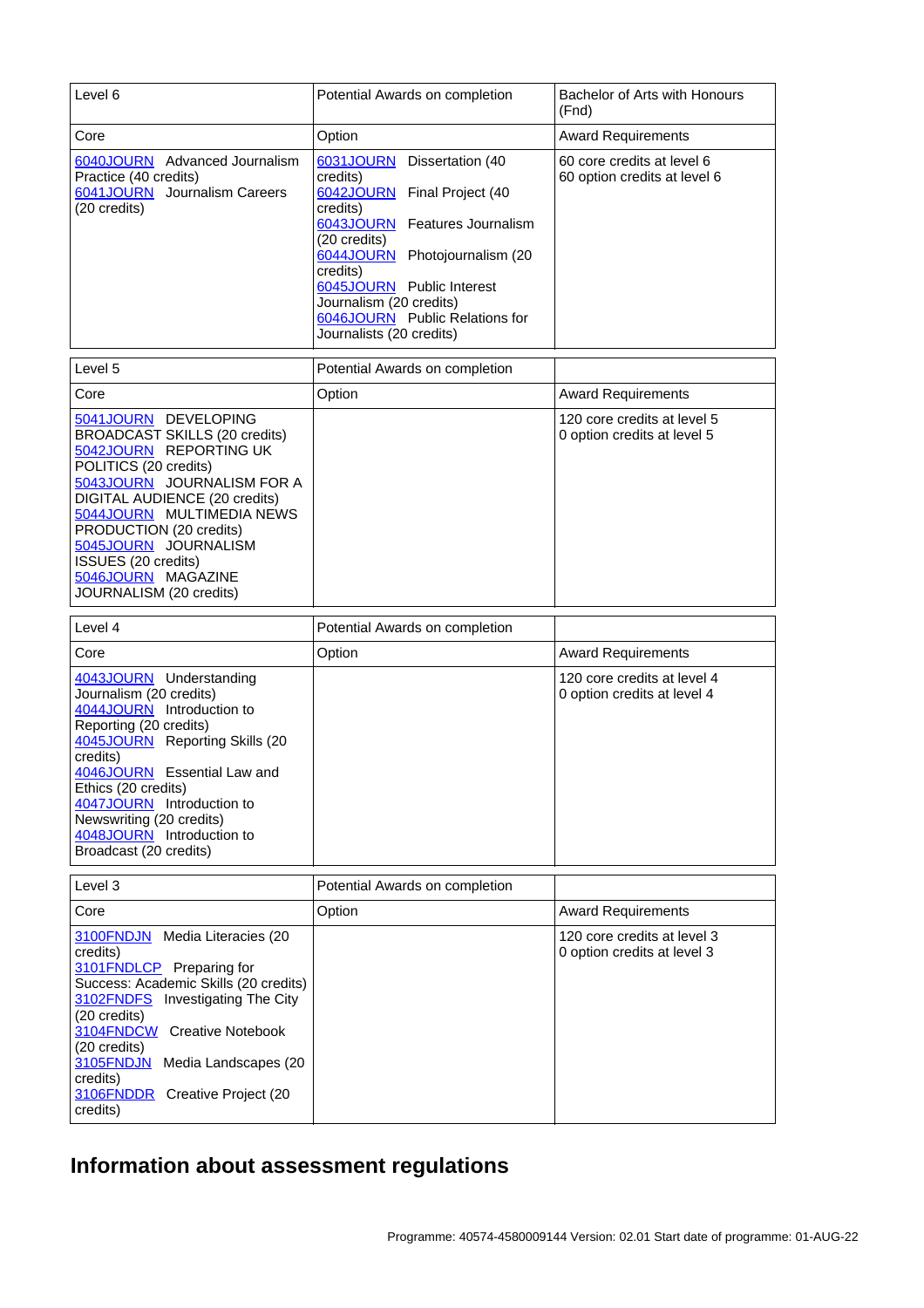All programmes leading to LJMU awards operate within the University's Academic Framework. https://www.ljmu.ac.uk/about-us/public-information/academic-quality-and-regulations/academic-framework

The Journalism programme has been allowed variance to run the year-long Advanced Journalism Practice module at 40 credits alongside the 40-credit dissertation. As the 40 credit dissertation/ final project is year-long under AF exception, the variance for Advanced Journalism Practice to run as a 40 credit year-long module has been agreed under PSRB requirements.

# **Opportunities for work-related learning ( location and nature of activities)**

The Journalism programme is firmly embedded in industry practice and developments, and work-related learning is at the heart of the student experience. Students operate as trainee journalists, operating in realistic newsroom scenarios as teams working to deadlines to produce digital, television and radio content including live bulletins. Industry professionals are brought in as guest editors to provide feedback on this work to complement that given by lecturers. As part of this work-related learning approach, we run live, public-facing news and sports websites (merseynewslive.com and merseysportlive.com) and associated social media channels, which provide students with the opportunity to operate as trainee reporters publishing multimedia content for wider consumption.

Students are encouraged to make contact with journalism outlets and ask for work placements at the beginning of the course. Between the end of Level 5 and the end of Level 6 they are expected to do at least three weeks of placements or comparable work-based learning and the department has a number of long-standing arrangements with the BBC and Reach (parent company of the Liverpool Echo) among others. We prefer students to set up placement work for themselves as this involves them in researching media in their chosen area, contacting the newspaper or radio station and using their skills of negotiation to arrange a work placement. The planning of the placement involves them in the employability skills of negotiation, planning, organisation and interpersonal communication. However, departmental staff offer support and make use of our extensive industry contacts as needed to ensure that as many students as possible secure valuable placements. The work placement coordinator agrees and monitors the placements, and along with the Screen School Student Development co-ordinator, ensures the placement programme complies with the LJMU Placement Learning Code of Practice. In addition, elements of study designed to assist students to learn about themselves and develop their employment skills are spread throughout the programme. Students are encouraged to apply for additional work-based learning opportunities as they arise. Recent examples include undergraduate involvement in creating a digital based memorial in close partnership with the Police Memorial Trust, and paid work with Sky News covering general election counts.

# **Criteria for admission**

#### **A/AS Level**

72 UCAS points from a minimum of 2 A Levels. Maximum of 20 AS points accepted.

### **BTEC National Diploma**

72 UCAS Tariff points.

**Irish Leaving Certificate** 72 UCAS Tariff points. Maximum of 20 UCAS Tariff points at Ordinary Level

#### **Scottish Higher**

72 UCAS Tariff points to include an Advanced Higher

#### **International Baccalaureate**

24 IB points

#### **Access**

At least 24 Merits and 21 Passes or any other combination that equates to 72 UCAS Tariff points in a relevant subject

#### **Other**

Prior to starting the programme applicants must have obtained grade 4 or grade C or above in English

Language, Mathematics and a Science GCSE or an approved alternative qualification:

- Key Skills Level 2 in English/ Maths
- NVQ Level 2 Functional skills in Maths and English Writing and or Reading
- Skills for Life Level 2 in Numeracy/English
- Higher Diploma in Maths/ English
- Functional skills Level 2 in Maths/ English
- Northern Ireland Essential Skills Level 2 in communication or Application of Number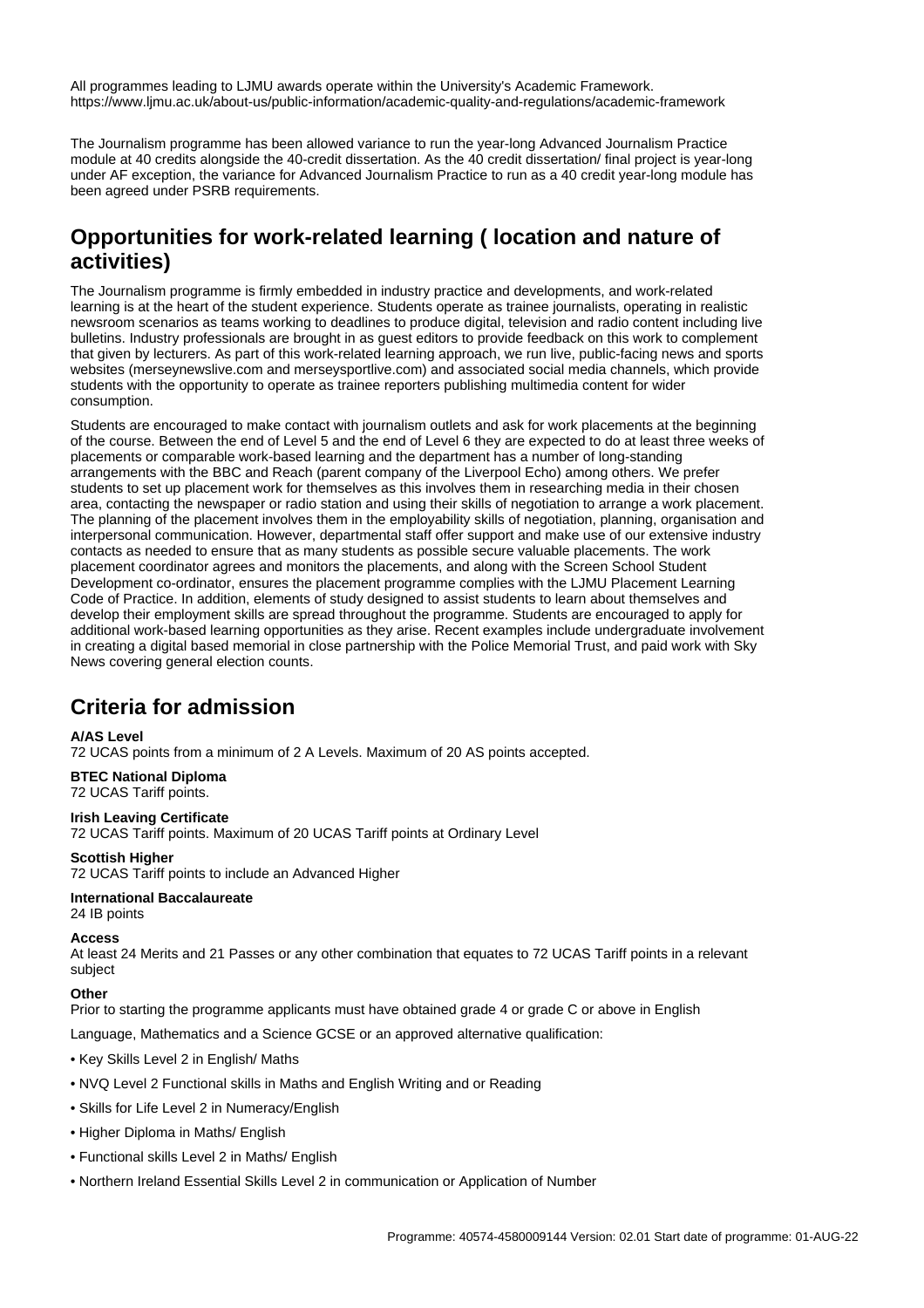• Wales Essential Skills Level 2 in Communication or Application of Number

#### **Mature entry**

Applications are welcomed from mature and non-standard applicants, who will be considered on an individual basis. These applicants may be required to submit an essay and/or attend an interview, and should demonstrate potential and motivation and/or have relevant experience.

#### **Overseas qualifications**

International applications will be considered in line with UK qualifications

Any applicant whose first language is not English will be required to have IELTS 6.0 (minimum 5.5 in each component) or acceptable equivalent.

# **External Quality Benchmarks**

All programmes leading to LJMU awards have been designed and approved in accordance with the UK Quality Code for Higher Education, including the Framework for Higher Education Qualifications in the UK (FHEQ) and subject benchmark statements where applicable.

The University is subject to periodic review of its quality and standards by the Quality Assurance Agency (QAA) Published review reports are available on the QAA website at www.qaa.ac.uk

Programmes which are professionally accredited are reviewed by professional, statutory and regulatory bodies (PSRBs) and such programmes must meet the competencies/standards of those PSRBs.

# **Support for students and their learning**

The University aims to provide students with access to appropriate and timely information, support and guidance to ensure that they are able to benefit fully from their time at LJMU. All students are assigned a Personal Tutor to provide academic support and when necessary signpost students to the appropriate University support services.

Students are able to access a range of professional services including:

- **•** Advice on practical aspects of study and how to use these opportunities to support and enhance their personal and academic development. This includes support for placements and careers guidance.
- **•** Student Advice and Wellbeing Services provide students with advice, support and information, particularly in the areas of: student funding and financial matters, disability, advice and support to international students, study support, accommodation, health, wellbeing and counselling.
- **•** Students studying for an LJMU award at a partner organisation will have access to local support services

## **Methods for evaluating and improving the quality and standards of teaching and learning**

#### **Student Feedback and Evaluation**

The University uses the results of student feedback from internal and external student surveys (such as module evaluations, the NSS and PTES), module evaluation questionnaires and meetings with student representatives to improve the quality of programmes.

#### **Staff development**

The quality of teaching is assured through staff review and staff development in learning, teaching and assessment.

#### **Internal Review**

All programmes are reviewed annually and periodically, informed by a range of data and feedback, to ensure quality and standards of programmes and to make improvements to programmes.

#### **External Examining**

External examiners are appointed to programmes to assess whether:

- **•** the University is maintaining the threshold academic standards set for awards in accordance with the FHEQ and applicable subject benchmark statements
- **•** the assessment process measures student achievement rigorously and fairly against the intended outcomes of the programme(s) and is conducted in line with University policies and regulations
- **•** the academic standards are comparable with those in other UK higher education institutions of which external examiners have experience